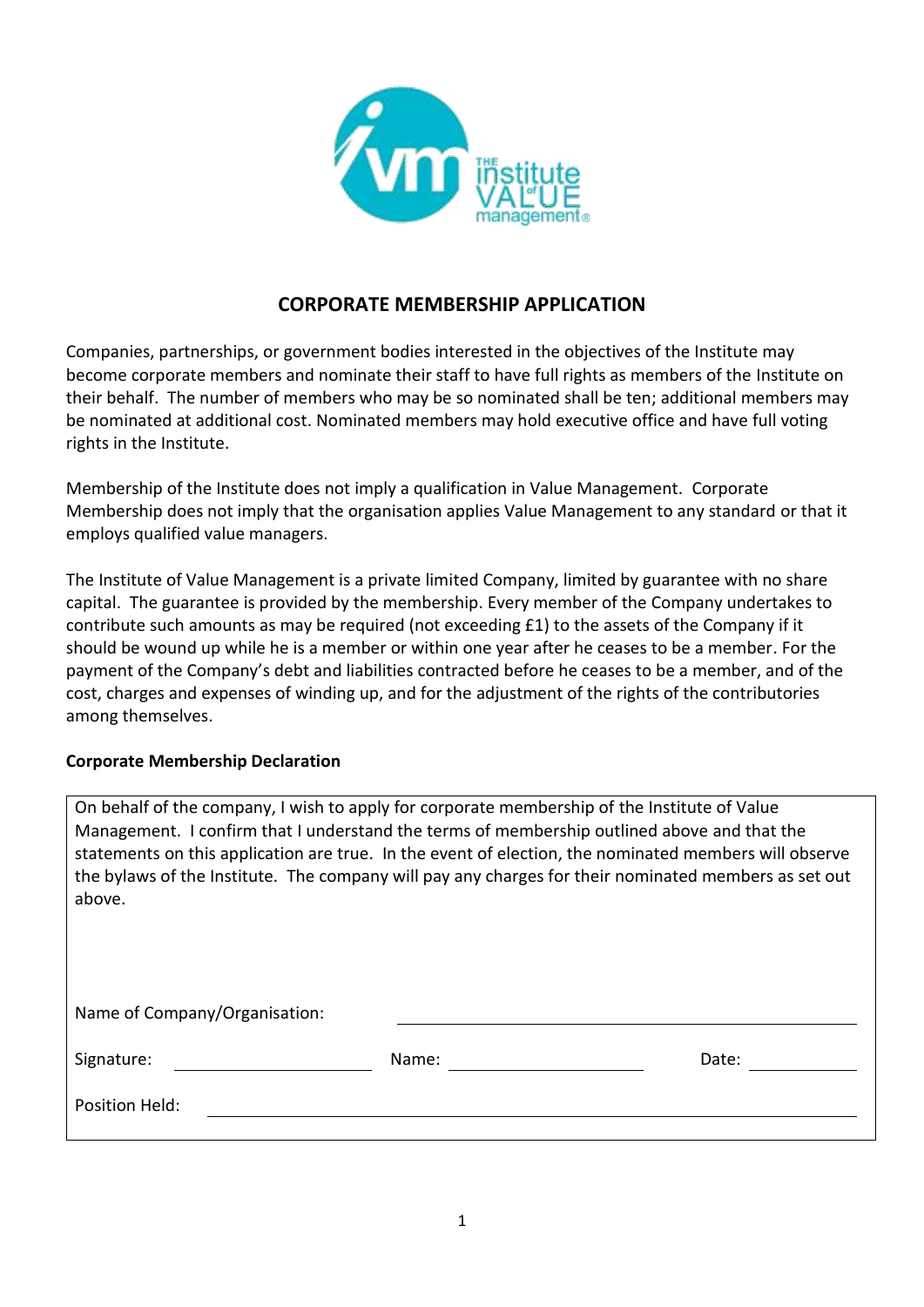

### **Corporate Member Details**

| Company Full Name                               |  |
|-------------------------------------------------|--|
| Address                                         |  |
|                                                 |  |
|                                                 |  |
|                                                 |  |
| Postcode                                        |  |
| Telephone Number                                |  |
| E-mail Address                                  |  |
| <b>Website Address</b>                          |  |
| Group name, if applicable                       |  |
| <b>Total Number of Employees</b>                |  |
|                                                 |  |
| Please describe the Company Products / Services |  |
|                                                 |  |
|                                                 |  |
|                                                 |  |

# **Corporate Member Value Management Experience**

|                                      | Total Number of Employees with Value Management Experience |
|--------------------------------------|------------------------------------------------------------|
|                                      | Describe the Value Management Activities in your Business  |
|                                      |                                                            |
|                                      | Do you provide in-house training in Value Techniques to:   |
| Your Employees<br>Other's Employee's | Yes / No<br>Yes / No                                       |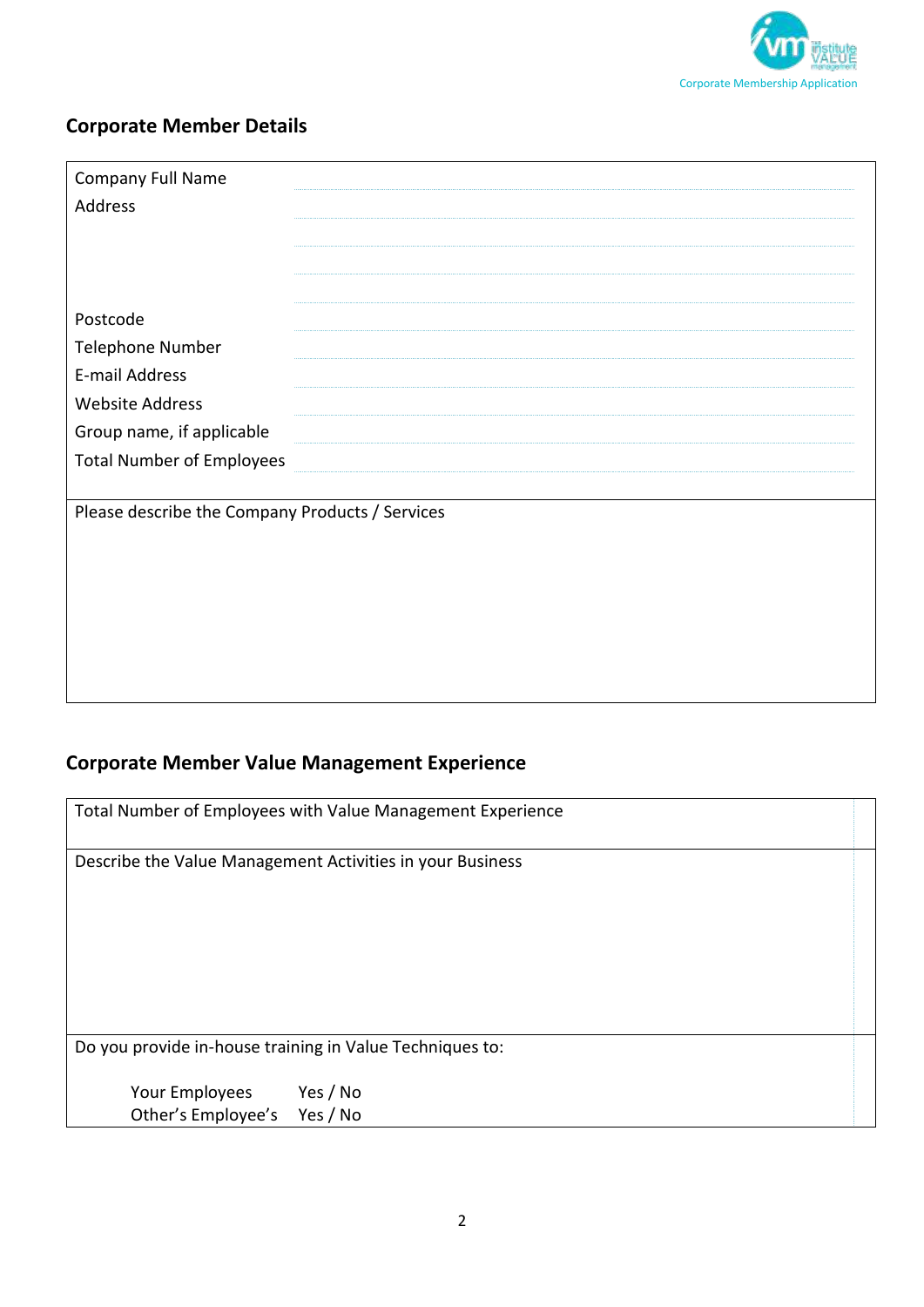

### **Nominated Members**

Please list the names of the employees being nominated as members.

| Member No        | Full Name |
|------------------|-----------|
| $\mathbf 1$      |           |
| $\mathbf 2$      |           |
| $\mathbf{3}$     |           |
| $\overline{4}$   |           |
| 5                |           |
| $\boldsymbol{6}$ |           |
| $\overline{7}$   |           |
| $\bf 8$          |           |
| $\boldsymbol{9}$ |           |
| $10\,$           |           |
| $11\,$           |           |
| $12\,$           |           |
| 13               |           |
| $14\,$           |           |
| $15\,$           |           |
| 16               |           |
| $17\,$           |           |
| $18\,$           |           |
| 19               |           |
| $20\,$           |           |

Please forward this form and your completed nominated member application form for each of your nominees to:

| The Institute of Value Management | . Or | secretary@ivm.org.uk |
|-----------------------------------|------|----------------------|
| PO Box 101                        |      |                      |
| LEDBURY                           |      |                      |
| HR8 9JW                           |      |                      |
|                                   |      |                      |

On election your Company will be invoiced for the annual subscription fee of £720 which covers 10 nominees. Nominees will be Associate Members of the Institute and may use the post nominals AIVM. Suitably qualified or experienced nominees may apply for MIVM. Additional members may be nominated at £72 per AIVM nominee and £84 per MIVM nominee.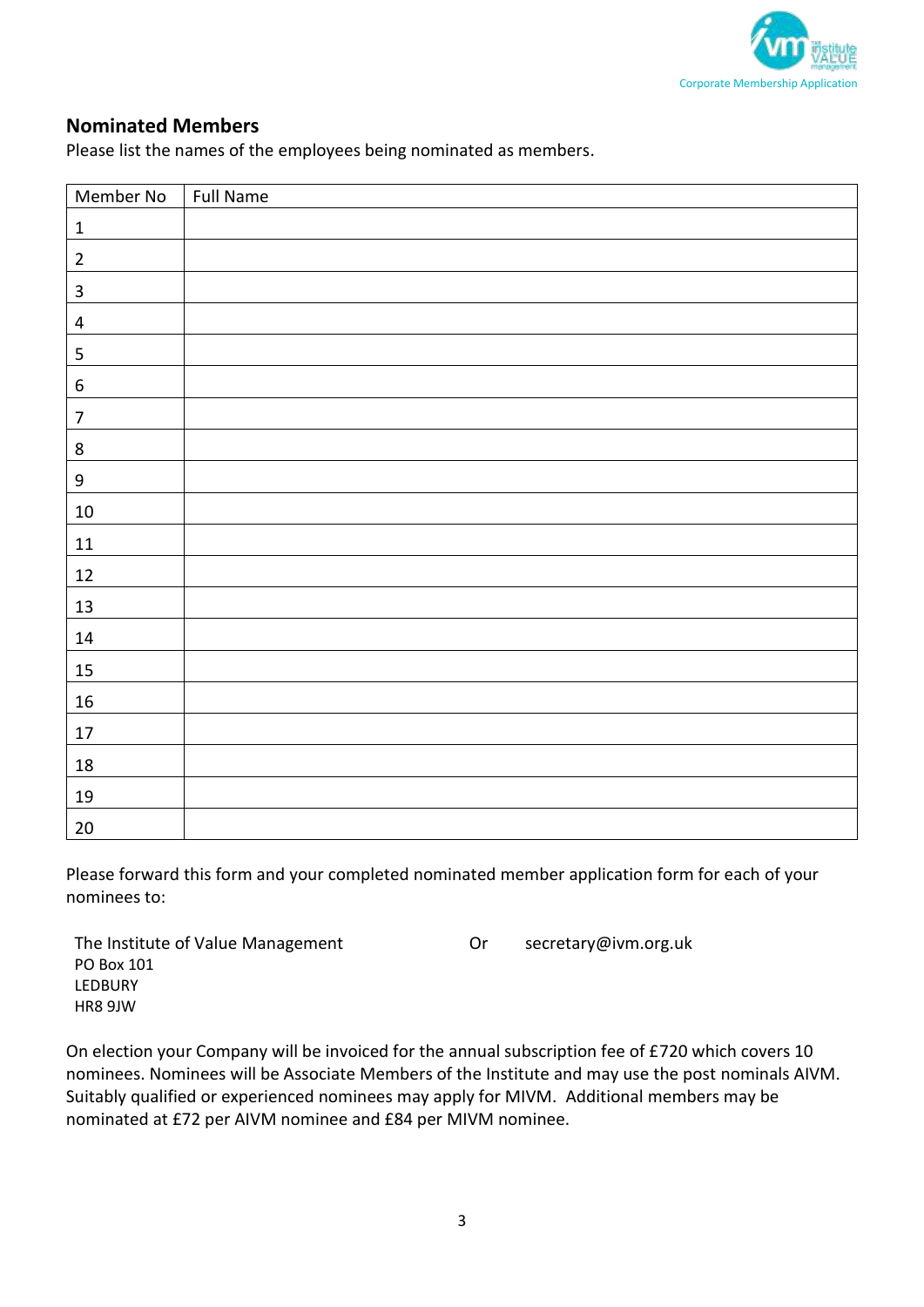

# **Corporate Nominated Member Application**

| <b>Personal Details</b> |  |
|-------------------------|--|
| <b>Full Name:</b>       |  |
| Home address:           |  |
|                         |  |
|                         |  |
| Email:                  |  |
| Tel:                    |  |
| <b>Mobile:</b>          |  |
| Date of Birth:          |  |

| <b>Professional Details</b> |  |  |
|-----------------------------|--|--|
| <b>Office address:</b>      |  |  |
|                             |  |  |
|                             |  |  |
| Email:                      |  |  |
| Tel:                        |  |  |
| <b>Mobile:</b>              |  |  |
|                             |  |  |

| Preferred address/email for correspondence: |             | Home             | Work       |  |
|---------------------------------------------|-------------|------------------|------------|--|
| Preferred IVM Branch:                       | East Anglia | London & SE $  $ | Midlands   |  |
|                                             | Northern    | Scottish         | South West |  |

| <b>Membership of Professional Organisations</b> |             |       |  |  |
|-------------------------------------------------|-------------|-------|--|--|
| Name of Institute/Organisation                  | Year Joined | Grade |  |  |
|                                                 |             |       |  |  |
|                                                 |             |       |  |  |
|                                                 |             |       |  |  |
|                                                 |             |       |  |  |
|                                                 |             |       |  |  |
|                                                 |             |       |  |  |